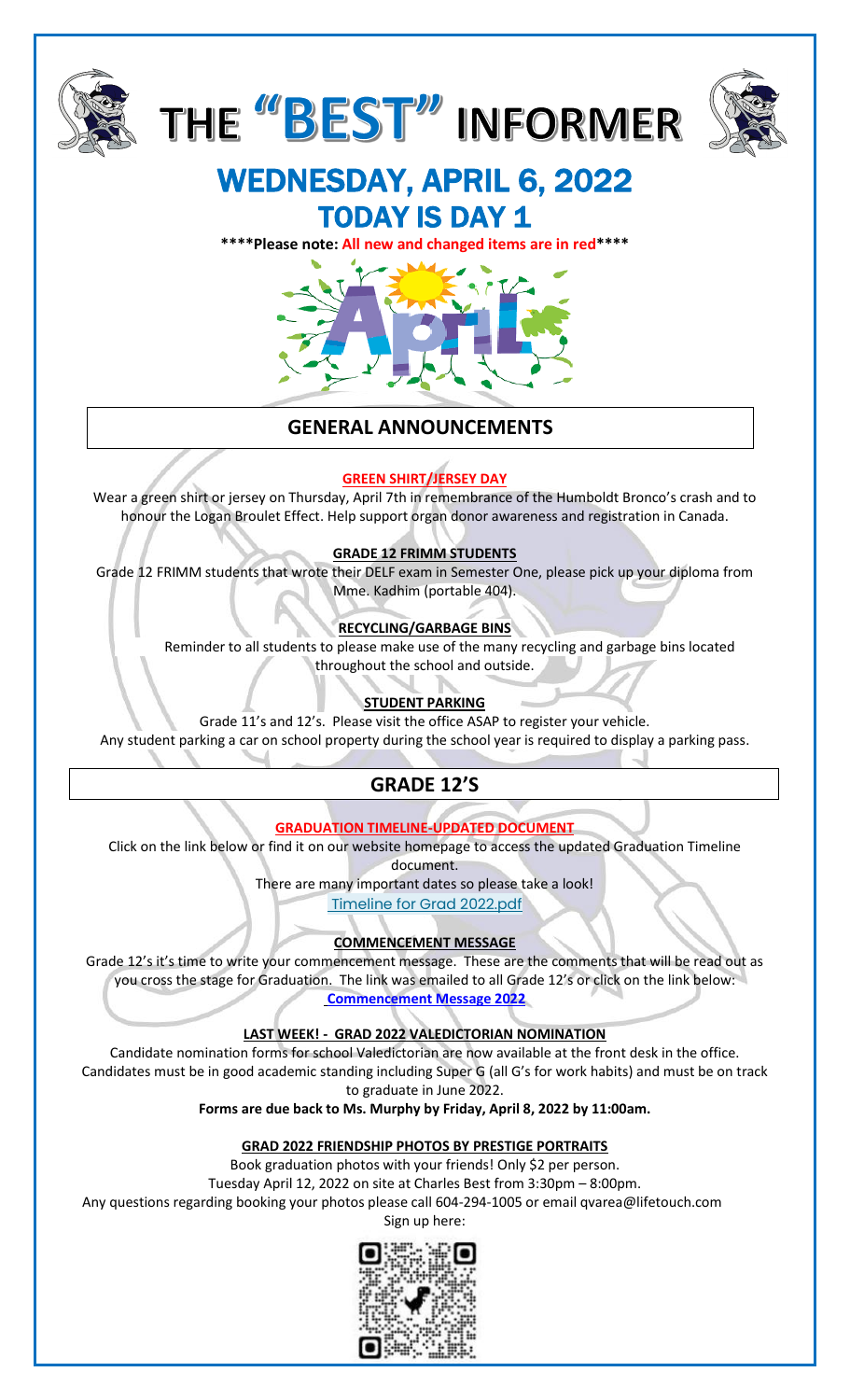### **SPORTS**

#### **RUGBY**

Congrats to the Girls Rugby team on their first 7's jamboree! They played two tough teams and were able to power through to victory with wins over Heritage 12-5 and Terry Fox 26-5 on Monday. Enjoy it for a day team, back to work – practice at 3:30 Wednesday.

#### **GOLF**

The golf team travels to Golden Eagle Golf Course today for their next match. Good luck!

#### **SENIOR GIRLS SOCCER**

Congratulations to the Senior Girls soccer team on their 7-1 home opener win against Gleneagle.

Way to go team!!



We will not be starting any new clubs at this time. Clubs are encouraged to meet virtually but can meet in person if they are under the direct supervision of their sponsor teacher for the entire meeting. Everyone is to wear their masks, space out appropriately and follow all covid protocols.

## **CAREER CENTRE NEWS: OPPORTUNITIES FOR ALL STUDENTS**

#### **EMILY CARR: HEADSTART IN ART PROGRAM**

SD43 students with a keen interest in art who are currently in Grades 11 or 12 are invited to apply to next school year's Headstart in Arts program. The program will be running at Gleneagle Secondary, Tuesdays 6-9 pm, September 13 – December 13, 2022. Taught by an Emily Carr instructor, the "Foundation Drawing Studio" course will carry degree credit at ECUAD and transfer credit to other Fine Arts program (but not High School credits). Space is strictly limited to 18 students following a first qualified/ first accepted policy. Students are responsible for their tuition and art kit fees. **Apply ASAP**, but not later than May 5. [More info here.](https://www.sd43.bc.ca/school/charlesbest/ProgramsServices/career/_layouts/15/listform.aspx?PageType=4&ListId=%7B41C9D681%2DFF3F%2D4D5F%2DAD5C%2DC55FEEDEEFEB%7D&ID=584&ContentTypeID=0x010400D72B582DA952864E8938702780493C8C)

#### **YMCA SUMMER WORK STUDENT EXCHANGE (SWSE)**

This national exchange program will allow 16- and 17-year-old Canadians to spend six weeks this summer to an area of Canada where your second official language is spoken. Students will work full time with a communitybased non-profit organization (paid), stay with a host family and participate in organized program activities. Cost is \$125 and covers travel to/ from the host community and expenses related to the planned activities. Host families will be providing food for three meals/ day. Register for an upcoming info night: [Wed, April 13 @ 7 pm.](https://zoom.us/meeting/register/tJAsdeyhpzIoE9AjW4825LU4GBDZIKYxL_QD) [Apply here](https://swse.ymcagta.org/) **by April 17**.

#### **SCIENCE WORLD - FUTURE SCIENCE LEADERS**

Future Science Leaders (FSL) presented by Acuitas is an after-school science enrichment program for teens designed to unleash creative potential and build a life-long network of like-minded peers while engaging curious minds with the nature of STEAM (science, technology, engineering, art & design, and math) in sessions led by diverse experts and professionals. Cost is \$500, but financial assistance is available for those who need it. Participants can attend at either the Vancouver location (Science World), or in Surrey. Must be in Grade 10 or 11 in September 2022. [More info here.](https://www.scienceworld.ca/futurescienceleaders/#-strong-where-and-when-does-em-future-science-leaders-em-happen-strong-)

#### **PROSPER VANCOUVER CASE COMPETITION**

Returning to UBC's Sauder School of Business for the 5th year, this Case Competition allows High School students to explore different fields of Business and find their passion, regardless of their previous Business knowledge or experience. Goal is to connect driven business enthusiasts in a competitive environment. There are prizes too! [Sign up](https://www.prospervancouver.org/) as an individual or with your friends to form a team. Event takes places **June 4th, 8 am to 6.30 pm.**

## **POST SECONDARY EVENTS**

## **SCHOLARSHIP OPPORTUNITIES**

#### **COAST CAPITAL STANDING TALL AWARDS**

The Coast Capital Youth Education awards focus on supporting youth who have faced adversity (i.e., poverty, health, family issues, personal loss, lack of support, IBPOC). Graduating students who are Canadian citizen or permanent resident; have lived in BC for at least six months; have plans to attend an accredited Canadian university, college or technical school in the 2022/2023 school year are invited to apply. Value is \$3,500 (1 award for SD43). **Deadline to apply is April 8th by 3 pm.** [Please see details on Career Centre website or team.](http://www.sd43.bc.ca/school/charlesbest/ProgramsServices/career/_layouts/15/listform.aspx?PageType=4&ListId=%7BC2183A5B%2DA851%2D4C17%2D8F27%2DC9CE2E863FEA%7D&ID=763&ContentTypeID=0x01040078A70633843589478226111D74A8752A)